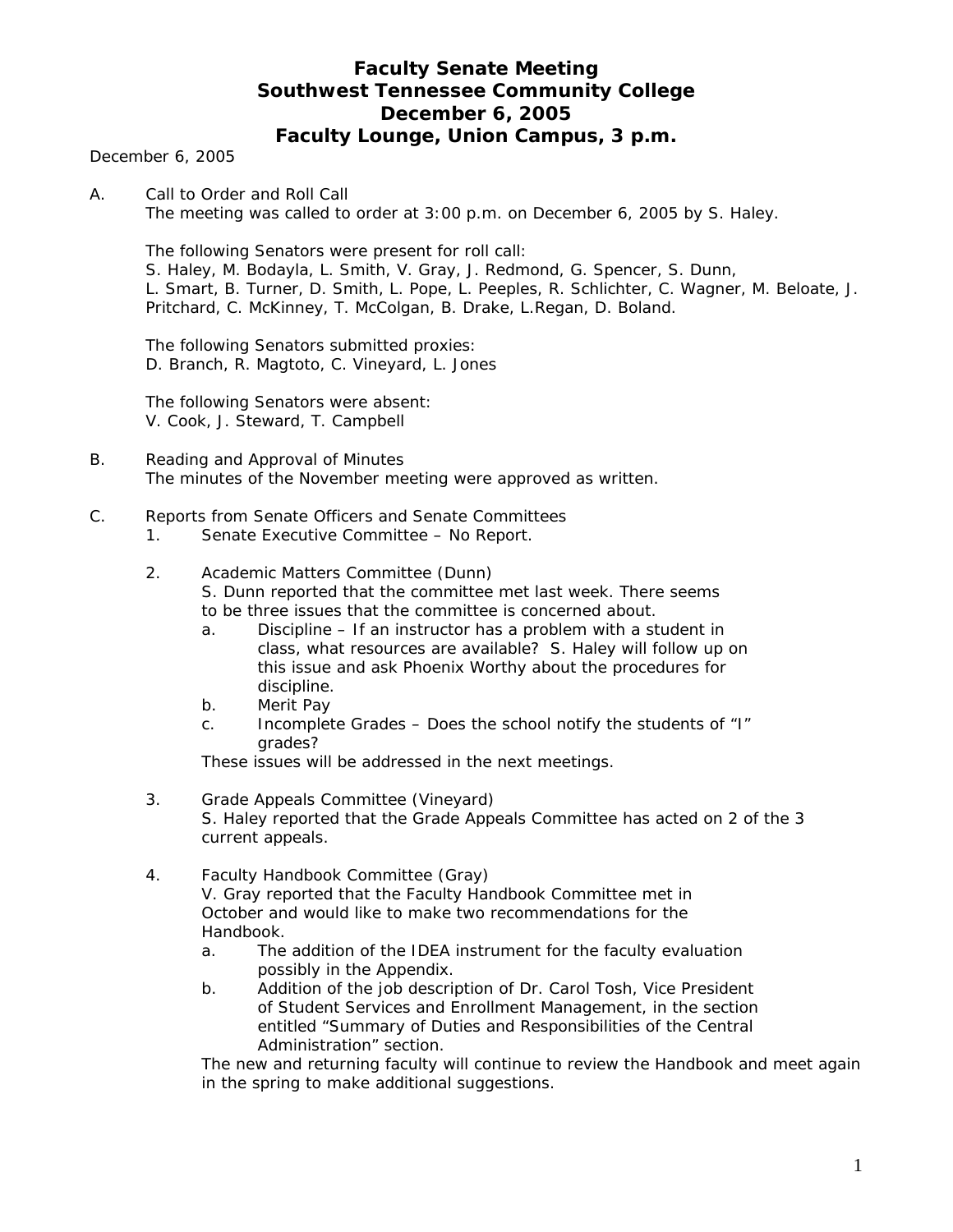- 5. Faculty Development and Evaluation Committee (Waters) No report
- 6. Faculty Welfare Committee (Berry) No report was given. S. Haley indicated we need an update from C. Berry on the Promotion & Tenure issue sent to the committee.
- 7. Senate Scholarship Committee (Smith) L. Smith reported that a reception was held in November for scholarship recipients.

The following are College Standing Committees with specific Senate relationships:

- 8. Curriculum Committee (Boswell) B. Boswell submitted minutes from the October Curriculum meeting. In October the committee met and approved inactivation of the Fire Science program and creation of a technical certificate in Electronics Technology. The next meeting is December 6<sup>th</sup>.
- 9. Promotion and Tenure Committee No report.
- 10. Readmission Appeals Committee No report.
- D. Unfinished Business
	- 1. Faculty Web Site J. Redmond

J. Redmond stated that faculty have a section on the *Scoop* to be used for faculty news. Information regarding faculty can be forwarded to J. Redmond to be included in the *Scoop.*

 2. Marketing – J. Redmond J. Redmond reported that we are waiting to see the status of the marketing strategy and the replacement for Elisa Marus before proceeding.

 3. Update on Senior Faculty Committee – Report from Ed Reid E. Reid presented the committee's recommendation. The committee appointed by the Faculty Senate consisted of faculty from both Macon and Union who had 25 – 35 years of service. The committee did notice some issues:

- With the recent salary equity, retirement will be affected if you retire prior to the next four years.
- There are internal inconsistencies that were not addressed probably due to longevity, 12 month salaries and compounding effects.

The committee sees the problems but really can't see a solution. The committee recommended that this issue be tabled by the Faculty Senate. If a door opens on discussion of this issue with Administration, it should be pursued by the Faculty Senate President. The report and recommendation was accepted with one "No" vote. Various issues and concerns were discussed.

 4. Evaluation Tool for Department Heads – S. Haley S. Haley indicated that we are currently waiting on information from Paul Thomas before proceeding. This issue was also reported on in the November minutes.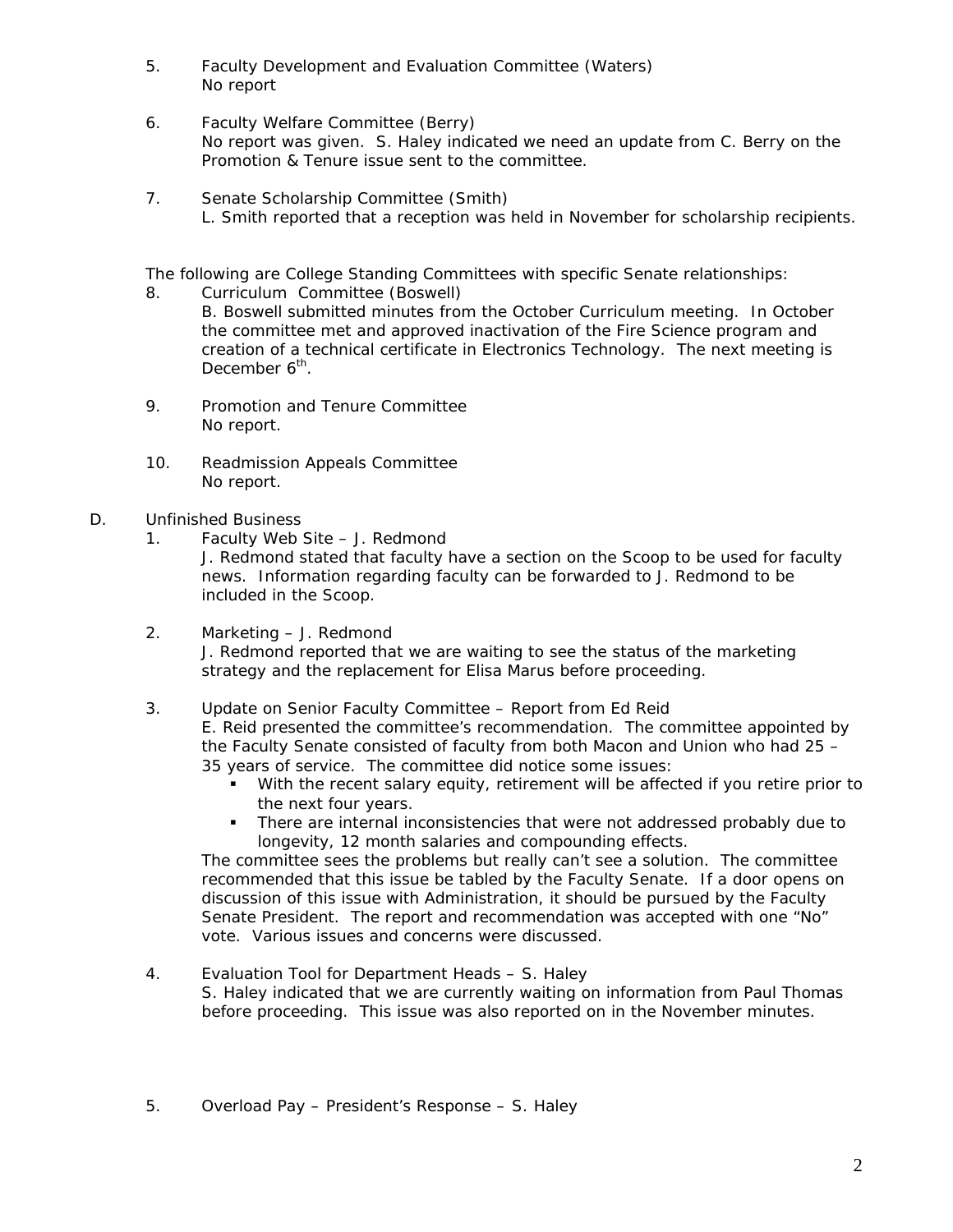TBR's President's Sub Council did accept the recommendation sent forward by the regarding overload pay. The statement will be changed to a *must* statement. This will possibly occur in 06F.

- 6. Follett Bookstore Issues S. Haley Dr. Dhinghra has not responded to our request for information at this time. S. Haley will pursue this issue.
- 7. Virus Protection Programs Any Update S. Dunn S. Dunn reported that she asked IT to open sites which were not accessible to the Marketing department. This has been done.

S. Dunn will check on the spam program which has some problems and report back to the Faculty Senate.

 8. Travel Requests – L. Smith No report

## D. New Business

The following issues were raised by Senators.

1. Parking

Nat Parker is negotiating with UT for a new parking lot across from the Building E. More information will be available soon.

2. Spring Calendar

One division has received notification to return to school on January 3<sup>rd</sup>. S. Haley recommended that the division faculty take up this issue within the division. L. Smart moved that all tenured Senators from the division affected request a meeting with the chair of the Division to discuss issues of irregularity of the scheduled return to school in January. The motion passed. S. Haley will take this issue to Dr. Miller immediately. J. Redmond will request the appointment and get Senators together for the meeting.

3. Dance Works

J. Pritchard brought up the letter to the editor regarding the recent negative publicity regarding the Dance Work Program. J. Pritchard moved "In light of Karen Sissoff's excellent work in the past 18 years at STCC, the Faculty Senate would like to go on record opposing the public being asked to call the President's office to request she be fired." The motion failed with 3 yes votes, 7 no votes and the remaining abstains.

- 4. Zero Based Budget Committee L. Smart will represent us on this committee.
- 5. New Campus L. Smith stated that Divisions Chairs and Department Heads have been asked to supply wish lists for the new campus.
- 6. Copiers

This issue has not been resolved at the Macon campus. S. Haley will follow up to see what is being done. If you have a problem with a copier, send K. Nippert an email regarding the problem.

7. Faculty Responsibility When Student is Hurt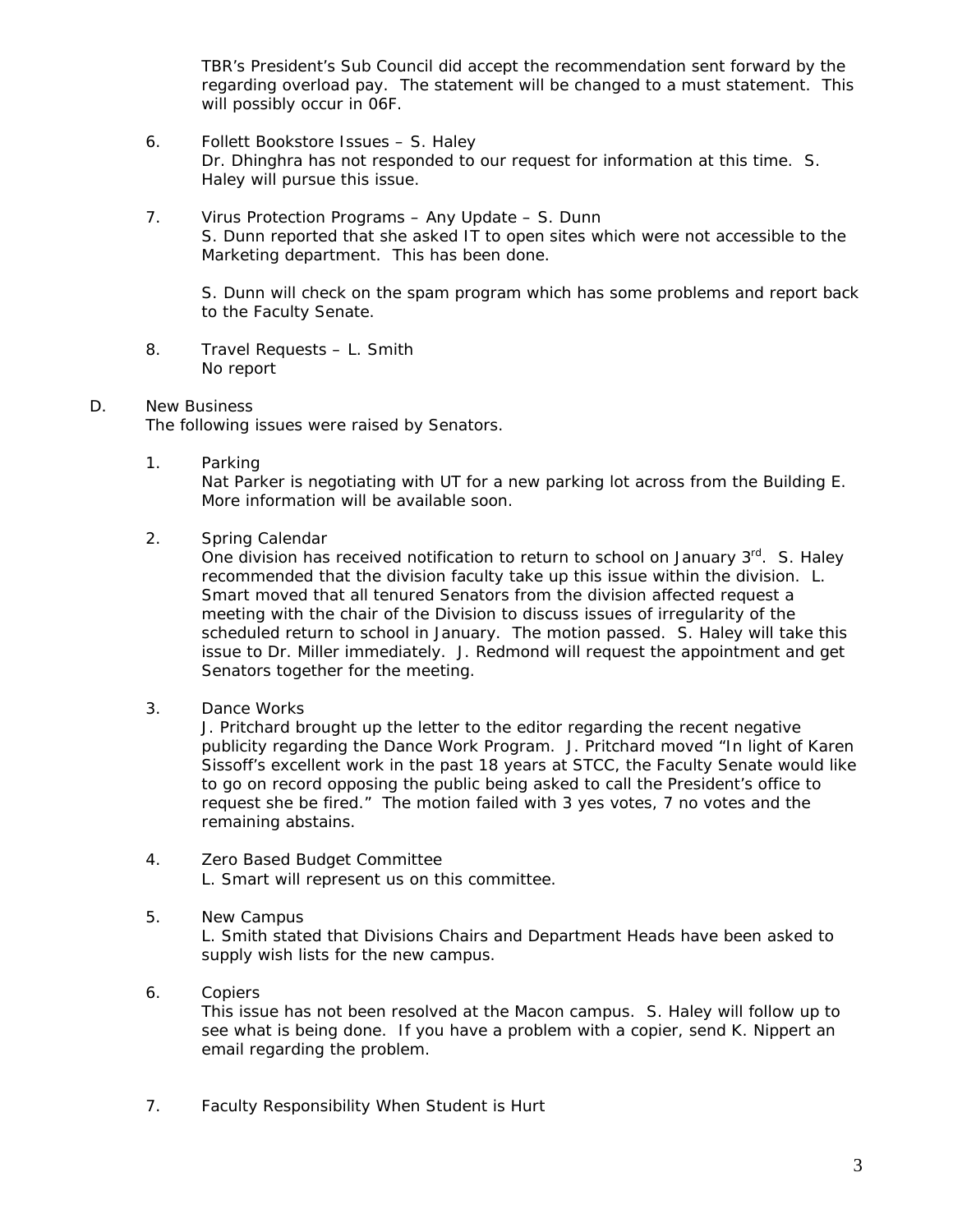A question was raised about faculty responsibility for a student who has been injured on campus? What procedure should be followed? S. Haley will take this to Dr. Miller.

8. Merit Pay

T. McColgan reported that the committee is currently awaiting information from Paul Thomas before proceeding. The committee wanted to know why Phase II had not been addressed before addressing Phase III of the merit plan? P. Thomas stated that Phase II will be done by him using Peer institutions and implemented before Phase III is started.

The meeting was adjourned at 4:30 p.m.

#### **2005-2006 Senate**

President: Steve Haley shaley 5635 \_x\_\_\_

#### **Division Senators:**

**Division Senators of Liberal Studies and Education - Five Seats.** Roll (Developmental Studies, Education, Fine Arts/Language and Literature, Social and Behavioral Science/Criminal Justice)

| Mary Ann Bodayla (2yrs) | mbodayla | Social Behav. Sci./Crim. Just. | 5197 <sub>—</sub> х___     |
|-------------------------|----------|--------------------------------|----------------------------|
| Doug Branch (2yrs)      | dbranch  | Fine Arts/Lang. and Lit.       | $4483$ <sup>-Proxy</sup> - |
| Lilliette Smith (2yrs)  | ljsmith  | Social Behav. Sci./Crim. Just. | 4125__x___                 |
| Vava Cook (1yr)         | vcook    | Education                      | 4648_ab___                 |
| Victoria Gray (1yr)     | vgray    | Social Behav. Sci./Crim. Just. | 4678 x                     |

## **Division Senators of Business, Career Studies and Technology - Five Seats.**

(Accountacy/Office Adm./Career Studies, Business Adm. and Paralegal Studies, Information Tech/Graphic Arts, Engineering Tech., Industrial and Environ. Tech.)

| Jerry Redmond (2yrs)   | jredmond | Information Tech., Graph. Arts. | 4410__x___  |
|------------------------|----------|---------------------------------|-------------|
| Gary Spencer (2yrs)    | gspencer | Engineering Tech.               | 4404 __x___ |
| Jeffrey Steward (2yrs) | jstewart | Indus & Environ Technologies    | 4665__ab_   |
| Sarah Dunn (1yr)       | sdunn    | Information Tech., Programming  | 4152__x___  |
| Lee Smart (1yr)        | Ismart   | Accountancy/ Office Adm.        | 6025 x      |

## **Division Senators of Math, Natural Sciences, & Health Sciences - Four Seats.**

(Nursing, Mathematics, Natural Sciences, Allied Health)

| Bill Turner (2yrs)  | wturner  | Mathematics             | $6023 \times$ |
|---------------------|----------|-------------------------|---------------|
| Doug Smith (1yr)    | dsmith   | <b>Natural Sciences</b> | 4128__x___    |
| Linda Pope (1yr)    | lpope    | Allied Health           | 5056 $x$      |
| Roma Magtoto (2yrs) | rmagtoto | Nursing                 | $5435$ Proxy  |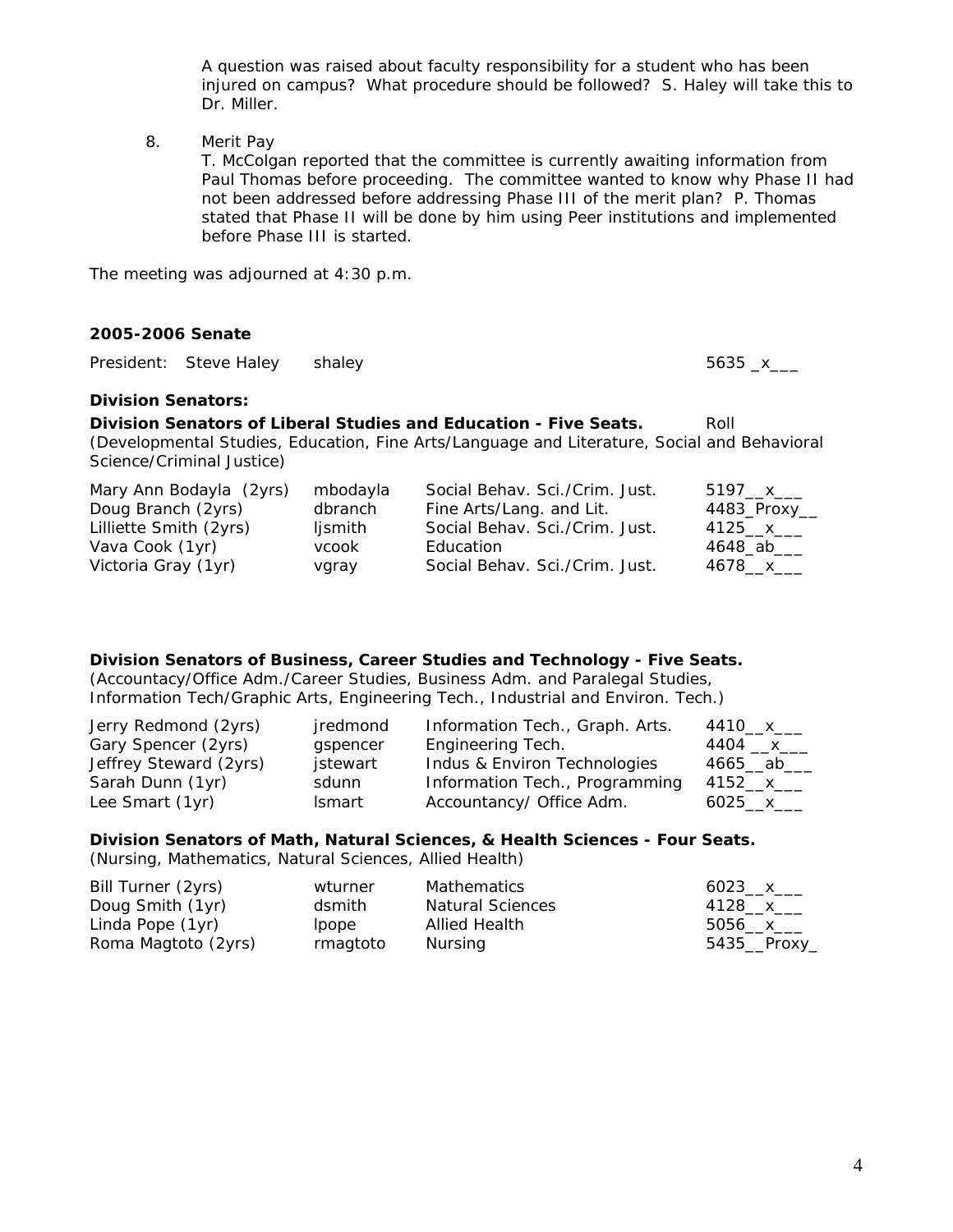#### **Department Senators:**

**Division: Business, Career Studies & Tech.** 

## **Departments:**

- **a. Accountancy, Office Admin. & Career Studies**
- **b. Administration & Paralegal Studies**
- **c. Info. Tech. & Graphic Arts Tech.**
- **d. Engineering Technologies**
- **e. Indus & Environ Technologies**

| Leslie Peeples (2yrs)<br>Christy Vineyard (2yrs) | <i>lpeeples</i><br>ccrabtree | Accountancy/ Office Adm.<br>Business Adm. and Paralegal St. | 4006_x____                 |
|--------------------------------------------------|------------------------------|-------------------------------------------------------------|----------------------------|
| Roger Schlichter (1yr)                           | rschlichter                  | Information Tech./Graphic Arts                              | 4668 Proxy_<br>4144_x_____ |
| Lisa Jones (2yrs)                                | Igjones                      | Engineering Tech.                                           | 4983_Proxy_                |
| Carl Wagner (2yrs)                               | cwagner                      | Industrial and Environ. Tech.                               | 4160_х_____                |

## **Division: Liberal Studies & Education**

#### **Departments:**

- **a. Developmental Studies**
- **b. Fine Arts, Languages, and Literature**
- **c. Education**

#### **d. Social & Behavioral Science/ Criminal Justice**

| Mickey Beloate (1yr) | mbeloate   | Developmental Studies                       | 6015_x_____ |
|----------------------|------------|---------------------------------------------|-------------|
| John Pritchard (1yr) | jpritchard | Fine Arts/Language and Literature 5645_x___ |             |
| Toni Campbell (1yr)  | tcampbell  | Education.                                  | 5353 ab     |
| Clark McKinney (1yr) | cmckinney  | Social Behav. Sci./Crim. Just               | 4574 x      |

# **Division: Math, Natural Sciences & Health Sciences Departments:**

- **a. Mathematics**
- **b. Natural Sciences**
- **c. Nursing**

# **d. Allied Health**

| Tamara McColgan (2yrs) | tmccolgan | Mathematics      | 5530_х_____ |
|------------------------|-----------|------------------|-------------|
| Bob Drake (1yr)        | bdrake    | Natural Sciences | 4501_x___   |
| Loretta Regan (2yrs)   | Iregan    | Nursing          | 5447_x_____ |
| Delores Boland (1yr)   | dboland   | Allied Health    | $5542\_x$   |

• Senators are exempt from serving on other standing committees.

#### **Faculty Senate Committees 2005-2006**

**Faculty Welfare** – Clair Berry (Chair), John Brassel, Kun-San Chang, Lisa Coleman, Vava Cook, Julie Dockery, Sara Dunn, Carol Gazik, Megan Murphy, Bridgett Smith, Rita Springer, Donald Thomas, Lois Washington, Clemetee Whaley, Robert Whaley.